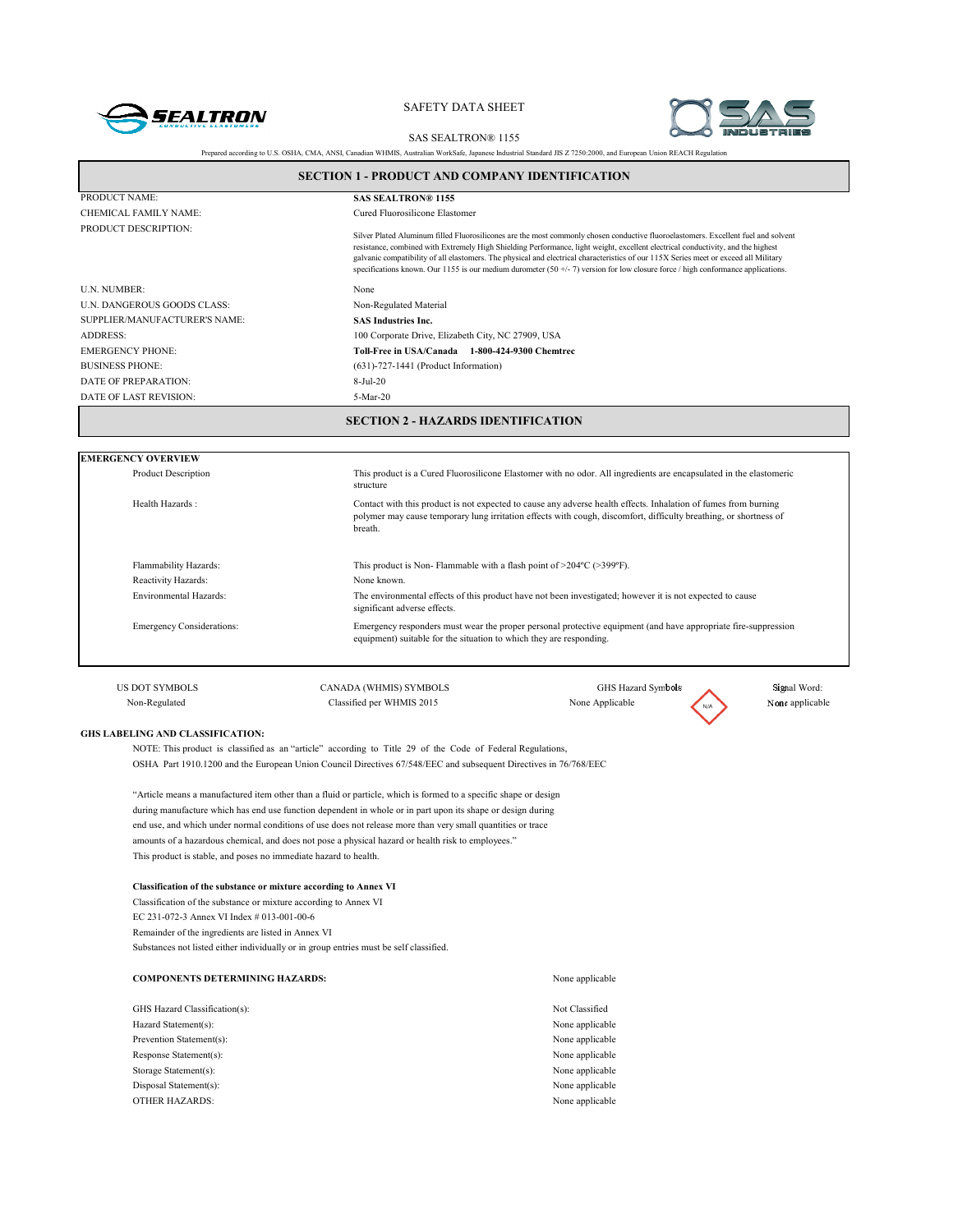



#### SAS SEALTRON® 1155

#### **SECTION 3 - COMPOSITION and INFORMATION ON INGREDIENTS**

| <b>HAZARDOUS INGREDIENTS:</b>                                                                                                                               | CAS#       | EINECS#         | $ICSC \#$  | WT%               | <b>GHS CLASSIFICATION</b>                           |
|-------------------------------------------------------------------------------------------------------------------------------------------------------------|------------|-----------------|------------|-------------------|-----------------------------------------------------|
| Silver Plated Aluminum                                                                                                                                      | Mixture    | Not Listed      | Not Listed | $30 - 75%$        | <b>NOT CLASSIFIED</b>                               |
| Aluminum Metal                                                                                                                                              | 7429-90-5  | 231-072-3       | 0988       | $60 - 90\%$       | PYROPHORIC SOLID CAT 1,<br><b>WATER-REACT CAT 2</b> |
| Silver                                                                                                                                                      | 7440-22-4  | $231 - 131 - 3$ | 0810       | $10 - 40\%$       | AQUATIC ACUTE/CHRONIC CAT 1                         |
| Fluoropropyl-methylvinyl-siloxane                                                                                                                           | 63148-56-1 | $613 - 151 - 8$ | Not Listed | $10 - 35\%$       | <b>AQUATIC CHRONIC CAT 2</b>                        |
| Titanium Dioxide                                                                                                                                            | 13463-67-7 | 236-675-5       | Not Listed | ${}_{\leq 0.5\%}$ | <b>NOT CLASSIFIED</b>                               |
| Black Iron Oxide                                                                                                                                            | 1317-61-9  | 215-277-5       | Not Listed | ${}_{\leq 0.5\%}$ | <b>NOT CLASSIFIED</b>                               |
| Balance of other ingredients are non-hazardous or less than 1% in concentration (or 0.1% for carcinogens, reproductive toxins, or respiratory sensitizers). |            |                 |            |                   |                                                     |

## **SECTION 4 - FIRST-AID MEASURES**

EYE CONTACT: If product enters the eyes, open eyes while under gentle running water for at least 15 minutes. Seek medical attention if irritation develops.

SKIN CONTACT: Wash skin thoroughly after handling. Seek medical attention if irritation develops and persists. Remove contaminated clothing.

INHALATION: If breathing becomes difficult, remove victim to fresh air. If necessary, use artificial respiration to support vital functions.

Seek medical attention if breathing dificulty continues.

INGESTION: If product is swallowed, call physician or poison control center for most current information. If professionaladvice is not available,

do not induce vomiting. Never induce vomiting or give diluents (milk or water) to someone who is unconscious, having convulsions, or who cannot swallow.

Seek medical advice. Take a copy of the label and/or SDS with the victim to the health professional.

MEDICAL CONDITIONS AGGRAVATED BY EXPOSURE: None known

RECOMMENDATIONS TO PHYSICIANS: Treat symptoms and reduce over-exposure.

#### **SECTION 5 - FIRE-FIGHTING MEASURES**

## **FLAMMABLE LIMITS (in air by volume, %): Lower (LEL): Not Applicable Upper (UEL): Not Applicable**

| <b>FIRE EXTINGUISHING MATERIALS:</b>        | As appropriate for surrounding fire condition. Carbon dioxide, foam, dry<br>chemical, halon, water spray, sand, limestone powder.                                                                                                                                                                                                                                                       |  |  |
|---------------------------------------------|-----------------------------------------------------------------------------------------------------------------------------------------------------------------------------------------------------------------------------------------------------------------------------------------------------------------------------------------------------------------------------------------|--|--|
|                                             |                                                                                                                                                                                                                                                                                                                                                                                         |  |  |
| UNUSUAL FIRE AND EXPLOSION                  | This product is non-flammable with no known explosion hazards.                                                                                                                                                                                                                                                                                                                          |  |  |
| <b>HAZARDS:</b>                             |                                                                                                                                                                                                                                                                                                                                                                                         |  |  |
| Explosion Sensitivity to Mechanical Impact: | Not Sensitive.                                                                                                                                                                                                                                                                                                                                                                          |  |  |
| Explosion Sensitivity to Static Discharge:  | Not Sensitive.                                                                                                                                                                                                                                                                                                                                                                          |  |  |
| <b>SPECIAL FIRE-FIGHTING PROCEDURES:</b>    | Incipient fire responders should wear eye protection. Structural                                                                                                                                                                                                                                                                                                                        |  |  |
|                                             | firefighters must wear Self-Contained Breathing Apparatus and full<br>protective equipment. Isolate materials not yet involved in the fire and<br>protect personnel. Move containers from fire area if this can be done<br>without risk; otherwise, cool with carefully applied water spray. If possible,<br>prevent runoff water from entering storm drains, bodies of water, or other |  |  |
| NFPA RATING SYSTEM                          | environmentally sensitive areas.                                                                                                                                                                                                                                                                                                                                                        |  |  |
|                                             | HAZARDOUS MATERIAL IDENTIFICATION SYSTEM                                                                                                                                                                                                                                                                                                                                                |  |  |
| <b>REACTIVITY</b><br><b>HEALTH</b>          | <b>HEALTH HAZARD (BLUE)</b>                                                                                                                                                                                                                                                                                                                                                             |  |  |
|                                             | <b>FLAMMABILITY HAZARD (RED)</b>                                                                                                                                                                                                                                                                                                                                                        |  |  |
|                                             | PHYSICAL HAZARD (YELLOW)                                                                                                                                                                                                                                                                                                                                                                |  |  |
| <b>OTHER</b>                                | PROTECTIVE EQUIPMENT                                                                                                                                                                                                                                                                                                                                                                    |  |  |



**HANDS** 

1

 $\theta$ 

0

See Sect 8 See Sect 8

EYES RESPIRATORY HANDS BODY

Hazard Scale: 0 = Minimal 1 = Slight 2 = Moderate 3 = Serious 4 = Severe \* = Chronic hazard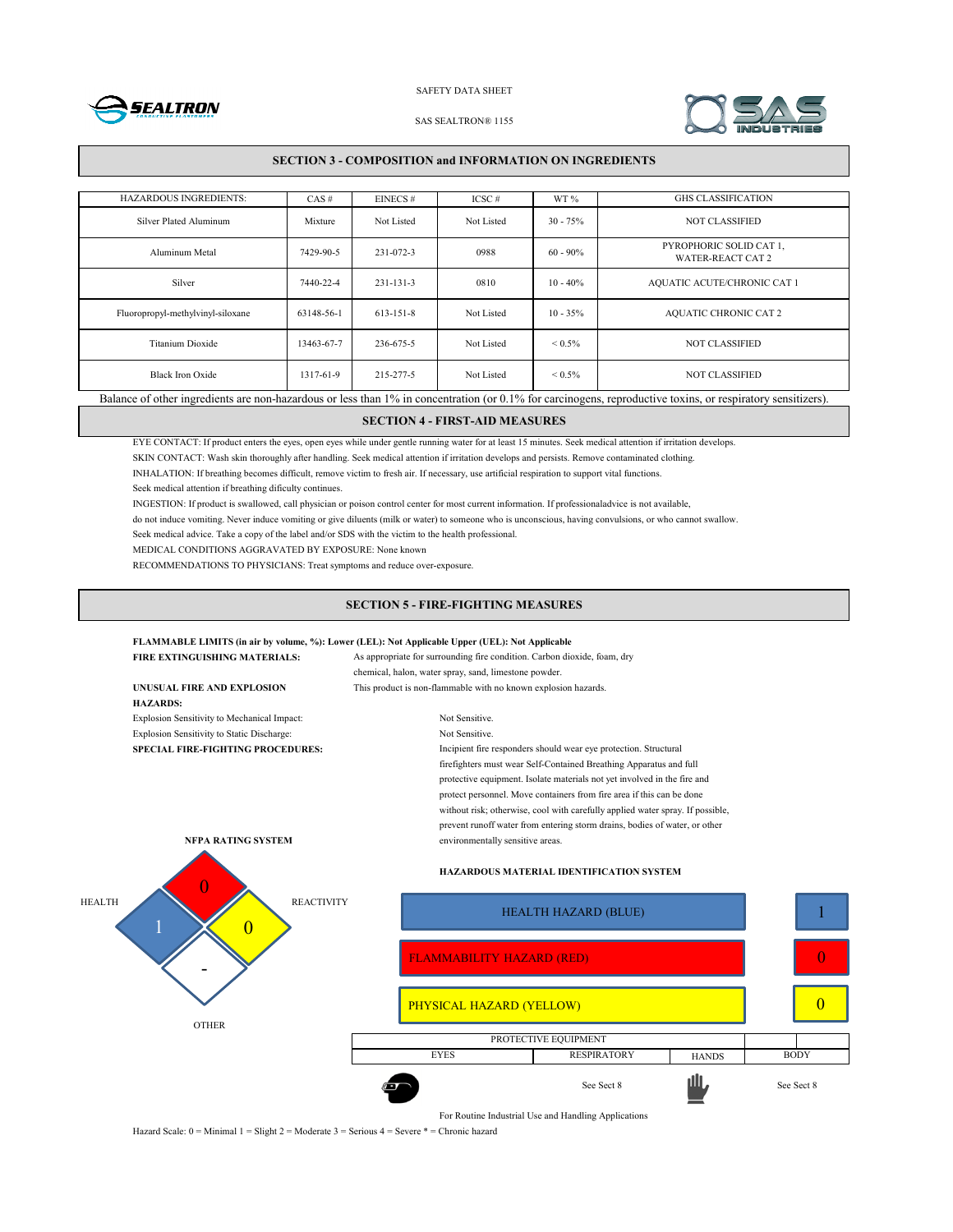

SAS SEALTRON® 1155



#### **SECTION 6 - ACCIDENTAL RELEASE MEASURES**

PERSONAL PRECAUTIONS, PROTECTIVE EQUIPMENT AND EMERGENCY PROCEDURES: Wear suitable protective clothing, gloves and eye/face protection. Evacuate personnel to safe areas. Do not touch or walk through spilled material.

ENVIRONMENTAL PRECAUTIONS: Construct a dike to prevent spreading. Runoff from fire control or dilution water may cause pollution. Spills may be reportable to the National Response Center (800-424-8802) and to state and/or local agencies.

SPILL AND LEAK RESPONSE: Pick-up spilled article for re-use, recycling or disposal. This product contains Silver and Aluminum and must be disposed of properly.

Dispose of in accordance with U.S. Federal, State, and local hazardous waste disposal regulations and those of Canada and its Provinces, those of Australia, Japan and EU Member States (see Section 13, Disposal Considerations)

## **SECTION 7 - HANDLING and STORAGE**

PRECAUTIONS FOR SAFE HANDLING: Wash thoroughly after handling this product. STORAGE AND HANDLING PRACTICES: Store in a cool, dry well-ventilated area below 115ºF. Protect from physical damage.

**SPECIFIC USES:**

.

Silver Plated Aluminum filled Fluorosilicones are the most commonly chosen conductive fluoroelastomers. Excellent fuel and solvent resistance, combined with Extremely High Shielding Performance, light weight, excellent electrical conductivity, and the highest galvanic compatibility of all elastomers. The physical and electrical characteristics of our 115X Series meet or exceed all Military specifications known. Our 1155 is our medium durometer (50 +/- 7) version for low closure force / high conformance applications.

#### **SECTION 8 - EXPOSURE CONTROLS - PERSONAL PROTECTION**

## **EXPOSURE LIMITS/GUIDELINES:**

| Chemical Name  | $CAS \#$  | <b>ACGIH TWA</b>     | OSHA TWA             | WEEL                    |
|----------------|-----------|----------------------|----------------------|-------------------------|
| Aluminum Metal | 7429-90-5 | $10 \text{ mg/m}^3$  | $15 \text{ mg/m}^3$  | $10 \text{ mg/m}^3$     |
| Silver         | 7440-22-4 | $0.1 \text{ mg/m}^3$ | $0.1 \text{ mg/m}^3$ | $0.1$ mg/m <sup>3</sup> |
| ۰              | ۰         |                      | $\blacksquare$       | -                       |

Currently, International exposure limits are not established for the components of this product. Please check with competent authority in each country for the most recent limits in place.

VENTILATION AND ENGINEERING CONTROLS: Use with adequate ventilation to ensure exposure levels are maintained below the limits provided above. Use local exhaust ventilation to control airborne vapor. Ensure eyewash/safety shower stations are available near areas where this product is used.

The following information on appropriate Personal Protective Equipment is provided to assist employers in complying with OSHA regulations found in 29 CFR Subpart I (beginning at 1910.132) or equivalent standard of Canada, or standards of EU member states (including EN 149 for respiratory PPE, and EN 166 for face/eye protection), and those of Japan. Please reference applicable regulations and standards for relevant details.

RESPIRATORY PROTECTION: Not normally required with this product. Maintain airborne contaminant concentrations below guidelines listed above, if applicable. If necessary, use only respiratory protection authorized in the U.S. Federal OSHA Respiratory Protection Standard (29 CFR 1910.134), equivalent U.S. State standards, Canadian CSA Standard Z94.4-93, the European Standard EN149, or EU member states.

EYE PROTECTION: Safety glasses or chemical goggles as appropriate to prevent eye contact.

If necessary, refer to U.S. OSHA 29 CFR 1910.133 or appropriate Canadian Standards

SKIN PROTECTION: Use chemical resistant gloves to prevent skin contact. If necessary, refer to U.S. OSHA 29 CFR 1910.138 or appropriate Standards of Canada or appropriate Standards of the EU, Australian Standards, or relevant Japanese Standards.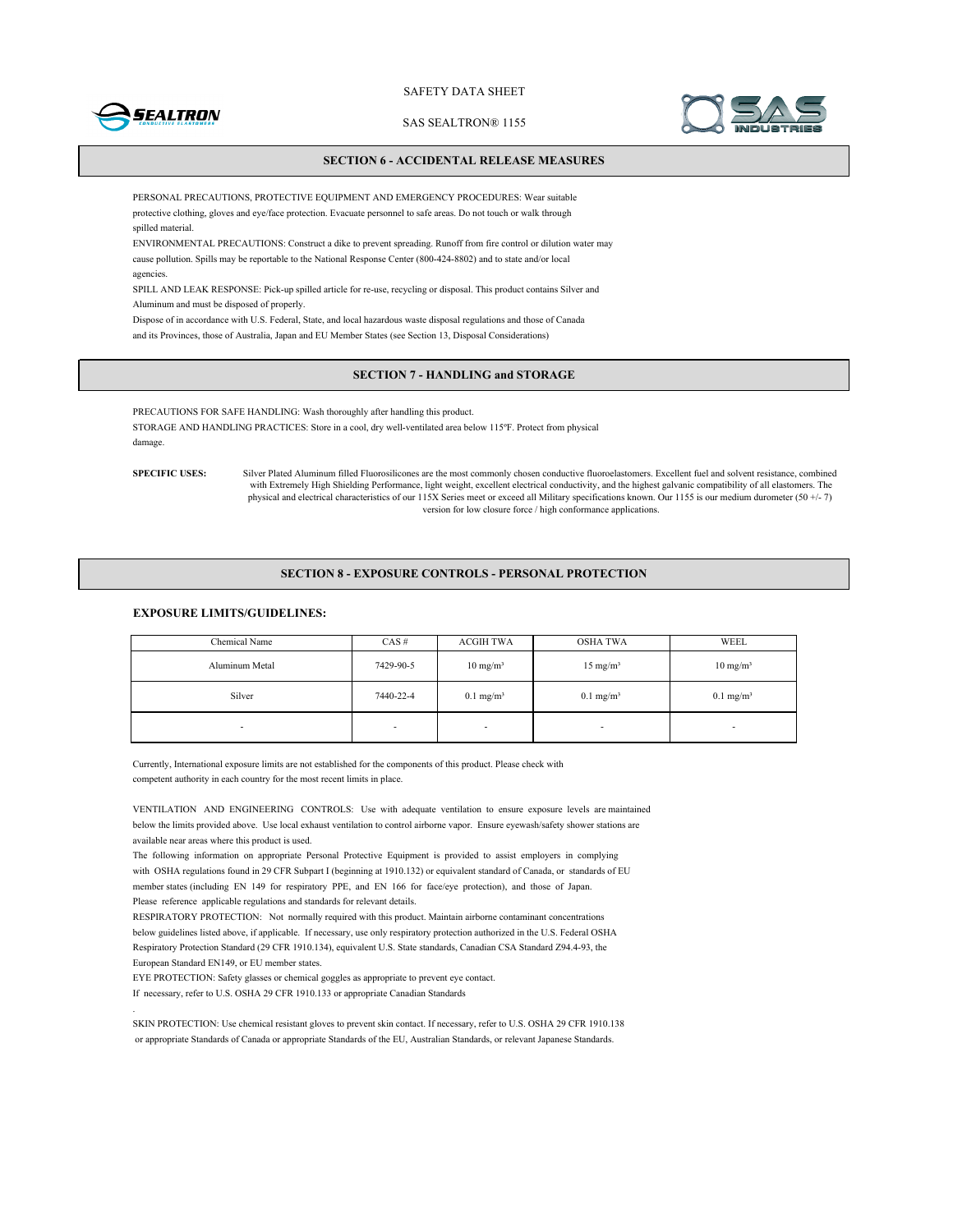

#### SAS SEALTRON® 1155



### **SECTION 9 - PHYSICAL AND CHEMICAL PROPERTIES**

| PHYSICAL STATE:                           | Solid                  |                |              |                |
|-------------------------------------------|------------------------|----------------|--------------|----------------|
| <b>APPEARANCE &amp; ODOR:</b>             | Blue with no odor      |                |              |                |
| <b>ODOR THRESHOLD (PPM):</b>              | None                   |                |              |                |
| <b>FLASH POINT:</b>                       | $>204$ °C ( $>399$ °F) |                |              |                |
| FLAMMABLE LIMITS (in air by volume, %):   | Lower $(LEL)$ :        | Not Applicable | Upper (UEL): | Not Applicable |
| <b>AUTOIGNITION TEMPERATURE:</b>          | Not Applicable         |                |              |                |
| <b>VAPOR PRESSURE (mmHg):</b>             | Not Available          |                |              |                |
| <b>DENSITY:</b>                           | Not Available          |                |              |                |
| <b>EVAPORATION RATE (nBuAc = 1):</b>      | Not Available          |                |              |                |
| <b>BOILING POINT (C°):</b>                | Not Available          |                |              |                |
| <b>FREEZING POINT (C°):</b>               | Not Available          |                |              |                |
| pH:                                       | Not Available          |                |              |                |
| <b>SPECIFIC GRAVITY 20°C: (WATER =1):</b> | Not Available          |                |              |                |
| <b>SOLUBILITY IN WATER (%):</b>           | Non-Soluble            |                |              |                |
| <b>VISCOSITY:</b>                         | Not Available          |                |              |                |
| <b>EXPLOSIVE PROPERTIES:</b>              | Not Available          |                |              |                |
| <b>OXIDISING PROPERTIES:</b>              | Not Available          |                |              |                |
|                                           |                        |                |              |                |

## **SECTION 10 - STABILITY AND REACTIVITY**

**REACTIVITY:** Product is not reactive **STABILITY:** Product is stable **STABILITY:** Product is stable<br>DECOMPOSITION PRODUCTS: When heated to when heated to a stable **MATERIALS WITH WHICH SUBSTANCE IS INCOMPATIBLE:**<br> **HAZARDOUS POLYMERIZATION:** Will not occur. **HAZARDOUS POLYMERIZATION:** Will not occur.<br> **CONDITIONS TO AVOID:** Heat and open flame **CONDITIONS TO AVOID:** 

When heated to decomposition this product produces obnoxious and toxic fumes<br>None known

## **SECTION 11 - TOXICOLOGICAL INFORMATION**

**TOXICITY DATA: Toxicity data is not available for this product:** No LD50 Data Available

Based on available data, the classification criteria are not met

| Acute toxicity                    |  |  |  |
|-----------------------------------|--|--|--|
| Skin corrosion / irritation       |  |  |  |
| Serious eye damage / irritation   |  |  |  |
| Respiratory or skin sensitization |  |  |  |
| Germ cell mutagenicity            |  |  |  |
| Carcinogenicity                   |  |  |  |
| Reproductive toxicity             |  |  |  |
| STOT-single exposure              |  |  |  |
| STOT-repeated exposure            |  |  |  |
| Aspiration hazard                 |  |  |  |
|                                   |  |  |  |

product.

Based on available data, the classification criteria are not met Based on available data, the classification criteria are not met Based on available data, the classification criteria are not met Based on available data, the classification criteria are not met Based on available data, the classification criteria are not met Based on available data, the classification criteria are not met Based on available data, the classification criteria are not met Based on available data, the classification criteria are not met Based on available data, the classification criteria are not met

SUSPECTED CANCER AGENT: None of the ingredients are found on the following lists: FEDERAL OSHA Z LIST, NTP, CAL/OSHA, IARC and therefore is not considered to be, nor suspected to be a cancer-causing agent by these agencies. **IRRITANCY OF PRODUCT:** Contact with this product may be irritating to exposed skin and eyes.<br> **SENSITIZATION OF PRODUCT:** This product is not considered a skin sensitizer. **SENSITIZATION OF PRODUCT:**<br> **REPRODUCTIVE TOXICITY INFORMATION:** No information concerning the effects of this product is not considered a skin sensitizer. No information concerning the effects of this product and its components on the human reproductive system.

## **SECTION 12 - ECOLOGICAL INFORMATION**

**ALL WORK PRACTICES MUST BE AIMED AT ELIMINATING ENVIRONMENTAL CONTAMINATION.**

TOXICITY: No specific data available on this product.

PERSISTENCE AND DEGRADABILITY: No specific data available on this product.

BIOACCUMULATIVE POTENTIAL: No specific data available on this product.

MOBILITY IN SOIL: No specific data available on this product.

RESULTS OF PBT AND vPvB ASSESSMENT: No specific data available on this product.

OTHER ADVERSE EFFECTS: No specific data available on this product.

WATER ENDANGERMENT CLASS: May be water endangering in accordance with EU Guideline 91/155-EWG. Do not allow

product to reach ground water, water course or sewage system. At present there are no ecotoxicological assessments for this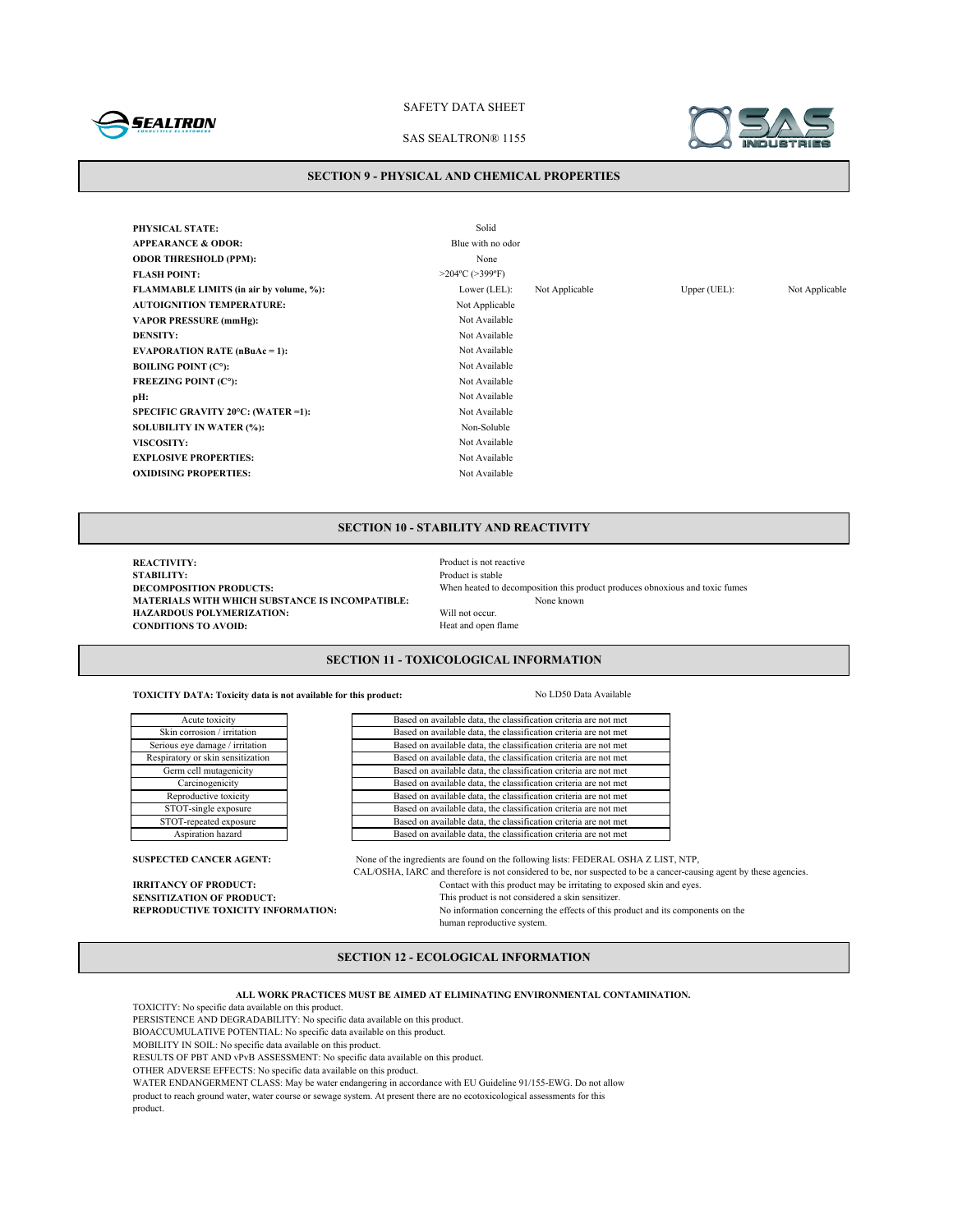



SAS SEALTRON® 1155

#### **SECTION 13 - DISPOSAL CONSIDERATIONS**

PREPARING WASTES FOR DISPOSAL: Waste disposal must be in accordance with appropriate Federal, State, and local regulations, those of Canada, Australia, EU Member States and Japan. RCRA WASTE CODE: None known EU WASTE CODE: None known

#### **SECTION 14 - TRANSPORTATION INFORMATION**

## US DOT; IATA; IMO; ADR:

THIS PRODUCT IS NOT CLASSIFIED AS DANGEROUS GOODS AS DEFINED BY 49 CFR 172.101 BY THE U.S. DEPARTMENT OF TRANSPORTATION.

PROPER SHIPPING NAME: Non-Regulated Material HAZARD CLASS NUMBER and DESCRIPTION: None UN IDENTIFICATION NUMBER: None PACKING GROUP: None DOT LABEL(S) REQUIRED: None NORTH AMERICAN EMERGENCY RESPONSE GUIDEBOOK NUMBER (2016): None MARINE POLLUTANT: This product does not contain ingredients that are classified by the DOT as a Marine Pollutant (as defined by 49 CFR 172.101, Appendix B)

TRANSPORT CANADA, TRANSPORTATION OF DANGEROUS GOODS REGULATIONS: This product is not classified as Dangerous Goods, per regulations of Transport Canada. INTERNATIONAL AIR TRANSPORT ASSOCIATION (IATA): This product is not classified as Dangerous Goods, by rules of IATA: INTERNATIONAL MARITIME ORGANIZATION (IMO) DESIGNATION: This product is not classified as Dangerous Goods by the International Maritime Organization. EUROPEAN AGREEMENT CONCERNING THE INTERNATIONAL CARRIAGE OF DANGEROUS GOODS BY ROAD (ADR):

This product is not classified by the United Nations Economic Commission for Europe to be dangerous goods.

#### **SECTION 15 - REGULATORY INFORMATION**

#### **UNITED STATES REGULATIONS**

SARA REPORTING REQUIREMENTS: This product is subject to the reporting requirements of Sections 302, 304 and 313 of Title III of the Superfund Amendments and Reauthorization Act., as follows: None

TSCA: All components in this product are listed on the US Toxic Substances Control Act (TSCA) inventory of chemicals.<br>
SARA 311/312: Acute Health: No Fire: No Reactivity SARA 311/312: Acute Health: No Chronic Health: No Fire: No Reactivity: No

U.S. SARA THRESHOLD PLANNING QUANTITY:

The default Federal SDS submission and inventory requir There are no specific Threshold Planning Quantities for this product.

U.S. CERCLA REPORTABLE QUANTITY (RQ): None

CALIFORNIA SAFE DRINKING WATER AND TOXIC ENFORCEMENT ACT (PROPOSITION 65):

| <b>Chemical Name</b> | `AS-No    | California Prop. 65 |
|----------------------|-----------|---------------------|
| Dioxide              | 3463-67-7 | mogen               |
|                      |           | -                   |

CANADIAN REGULATIONS:

CANADIAN DSL/NDSL INVENTORY STATUS: All of the components of this product are on the DSL Inventory

CANADIAN ENVIRONMENTAL PROTECTION ACT (CEPA) PRIORITIES SUBSTANCES LISTS: No component of this

product is on the CEPA First Priorities Substance Lists.

CANADIAN WHMIS CLASSIFICATION and SYMBOLS: Classified per WHMIS 2015.

EUROPEAN ECONOMIC COMMUNITY INFORMATION:

EU LABELING AND CLASSIFICATION:

Classification of the mixture according to Regulation (EC) No 1272/2008. See section 2 for details.

AUSTRALIAN INFORMATION FOR PRODUCT:

AUSTRALIAN INVENTORY OF CHEMICAL SUBSTANCES (AICS) STATUS: All components of this product are listed on the AICS.

STANDARD FOR THE UNIFORM SCHEDULING OF DRUGS AND POISONS: Not applicable.

JAPANESE INFORMATION FOR PRODUCT:

JAPAN INDUSTRIAL SAFETY AND HEALTH LAW: This product has been classified per the Japan Industrial Safety and Health Law. See Section 2 for the GHS Classification.

INTERNATIONAL CHEMICAL INVENTORIES:

Listing of the components on individual country Chemical Inventories is as follows:

| Libring of the components on marviguar country enemical inventories is as follows. |                                  |
|------------------------------------------------------------------------------------|----------------------------------|
| Asia-Pac:                                                                          | All ingredients Listed or Exempt |
| Australian Inventory of Chemical Substances (AICS):                                | All ingredients Listed or Exempt |
| Korean Existing Chemicals List (ECL):                                              | All ingredients Listed or Exempt |
| Japanese Existing National Inventory of Chemical Substances (ENCS):                | All ingredients Listed or Exempt |
| Philippines Inventory if Chemicals and Chemical Substances (PICCS):                | All ingredients Listed or Exempt |
| Swiss Giftliste List of Toxic Substances:                                          | All ingredients Listed or Exempt |
| U.S. TSCA:                                                                         | All ingredients Listed or Exempt |
|                                                                                    |                                  |